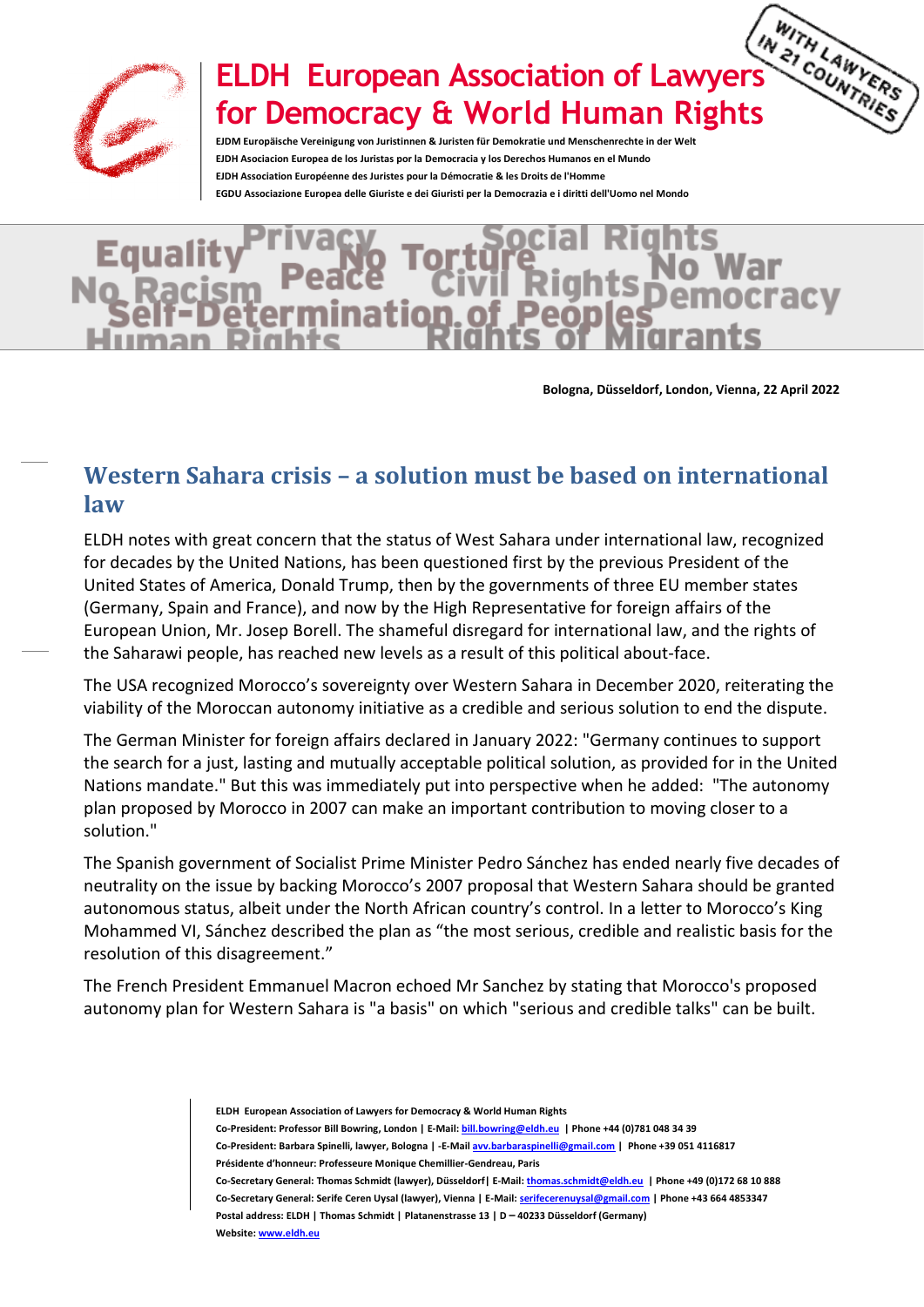And finally, Mr. Josep Borell told Spanish television TVE on Friday 1 April 2022 that "Spain's position, opting for the support of Morocco's autonomy initiative, is still within the framework of the UN and the resolutions of the UN Security Council".

It is incomprehensible to ELDH that, after a reference to the United Nations Security Council Resolution 2602 of 2021, which confirmed (as is consistent with previous resolutions) the Sahrawi people's right to self-determination, Morocco's so-called Autonomy Plan for Western Sahara of 2007, can be called an important contribution to a just, lasting and mutually acceptable political outcome based on the aforementioned Security Council Resolution.

We strongly reject these statements, which amount to advocacy on behalf of the occupying power in this last colonial conflict in Africa. The statements deliberately accept violations of international law and human rights. No government can decide the fate of another people, only the Saharawi people will have the right to determine their own future through a referendum.

We all know – and the General Court of the European Union was the most recent international instance to confirm this in September 2021– that Western Sahara is a separate and distinct territory from Morocco, that the latter does not have sovereignty over that area, and that the Frente POLISARIO is the legitimate representative of the Saharawi people.

The ELDH has always held that the solution to the Western Sahara conflict must respect international law and the decisions of the United Nations. In concrete terms, this means that the population of Western Sahara must be involved in the decision on whether Western Sahara should become a sovereign state or a region within the Kingdom of Morocco, with certain regional autonomy rights, through a referendum held under UN supervision. The Kingdom of Morocco has prevented this referendum from taking place for over 40 years. Instead, the vast majority of the territory of Western Sahara has continued to be occupied by Morocco. In violation of international law, and the resources of the Western Sahara are being exploited economically.

The Sarhawi people living in the occupied territories have had their freedoms and human rights suppressed. Various member states of the EU participate in the illegal exploitation of the natural resources of the Western Sahara through treaties between the European Union and the Kingdom of Morocco. Decisions of the Court of Justice of the European Union, which declared such treaties invalid, are disregarded or circumvented. In the Security Council of the United Nations, various member states of the EU, as well as the USA, prevented Morocco from being asked to fully tolerate the holding of a referendum on the status of the Western Sahara under international law.

The Saharawi people's right to self-determination must not become the casualty of economic or political interests of other states.

ELDH also deeply regrets the military, financial and political support given to the occupying Power by permanent members of the Security Council and other countries, which reinforce the impunity of the Moroccan authorities for their systematic and serious violations of International Humanitarian and Human Rights Laws.

ELDH calls upon the Kingdom of Morocco to:

resume negotiations under the auspices of the Secretary-General without preconditions and in good faith for the organisation of a free referendum in accordance with the principles and the spirit of the UN Charter and UN General Assembly resolutions 1514 (XV), 1541 (XV) and 2625 (XXV);